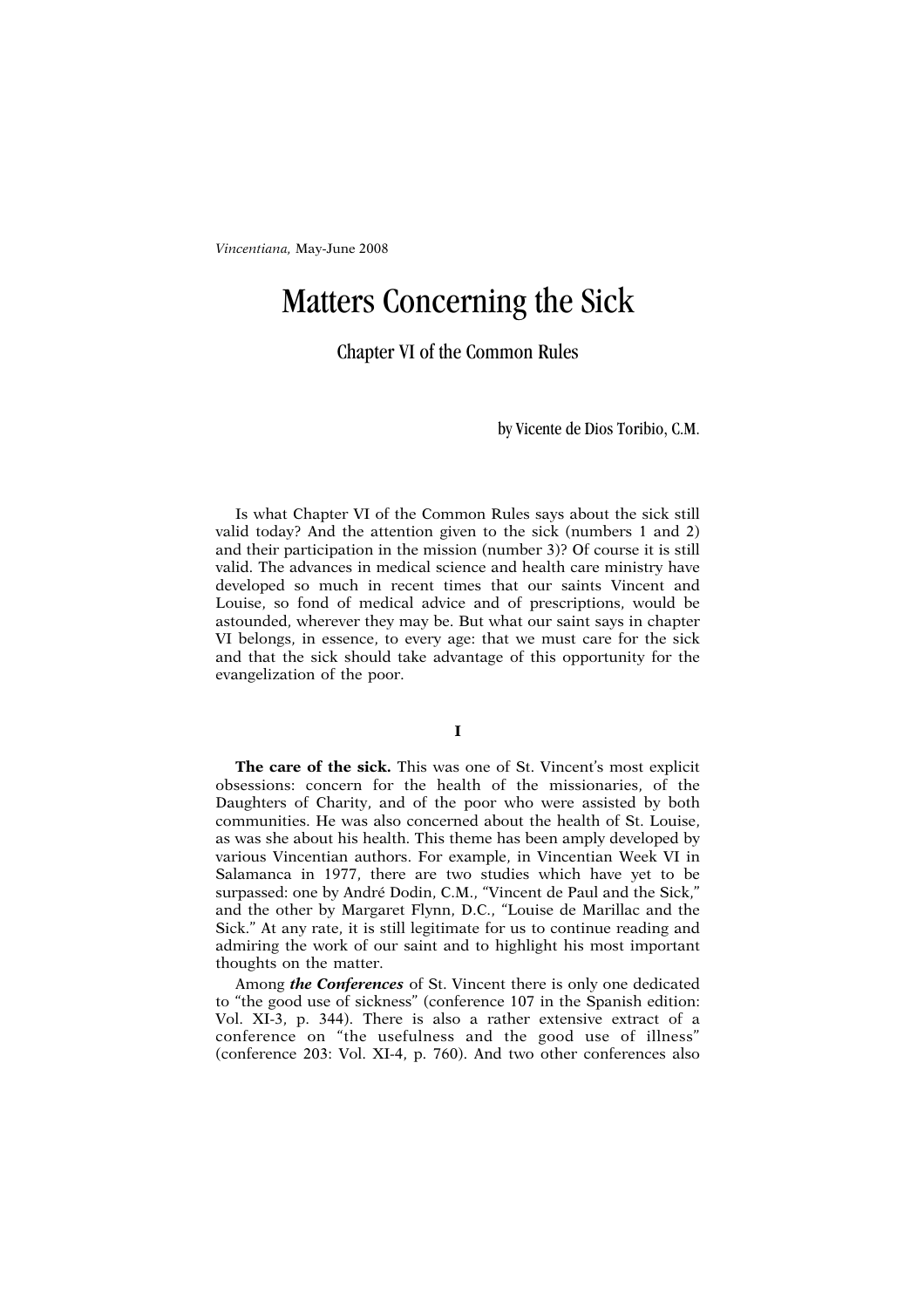reference the theme: "Care of the Sick" (p. 848) and "Illness and Convalescence" (p. 860). There is not much here and almost all has to do with the "good use" of sickness, both for the sanctification of the sick confrere as well as for evangelization. *The Letters* are much more effusive and numerous in both aspects: the care of the sick and the good use of illness.

As we read these letters we can ask ourselves if there was any other matter that concerned our saint more than the health of his missionaries. Of course, in St. Vincent, the starting point of everything was the evangelization of the poor. Let us look at some of Vincent's most urgent and moving thoughts on the topic (only a few of them):

He asks Father Pierre du Chesne to care for Father Dufestel, a sick member of his community: *"I am writing to him and asking him to do all he can and to spare nothing for his medical care. I entreat you, Monsieur, to be sure that he does so and, for that purpose, see that the doctor visits him every day and that he lacks no remedy or nourishment. Oh! how I hope the Company will provide for his needs with a holy extravagance! I would be delighted if word were sent to me from somewhere that someone in the Company had sold chalices for that purpose"* (Letter 366 English edition). He writes to Father Blatiron: *"In the name of God, Monsieur, take care of your poor life. Be content with consuming it little by little for Divine Love. It is not your own; it belongs to the Author of life, for love of whom you must preserve it until He asks it of you, unless an opportunity arises to offer it..."* (Letter 538). To a Priest of the Mission he writes: *"Have no fear that you are in any way a burden on the Company because of your infirmities. Rest assured that you will never be so for that reason because, by the grace of God, the Company does not find those who are ill a burden; on the contrary, it is a blessing for it to have them"* (Letter 2394). To Sister Francoise Menage, D.C.: *"The practice of charity, when necessary, such as assisting the suffering members of O[ur] L[ord], is to be preferred to all other exercises"*; and to Sister Nicole Haran: *"You are right in having no scruple about missing Mass to assist the poor, for God prefers mercy to sacrifice"* (Letters 2397, 2512 and 2788). I have selected these four texts of St. Vincent with ideas which he reiterates in his correspondence: the idea of selling the chalices, the concept of health which comes from God, the idea of illness as a blessing for the community, and that of charity toward the sick which is the most eminent and important virtue.

Sometimes in that era of war and plagues, illness was widespread in the community: *"[there are so many sick] the fact is that we are*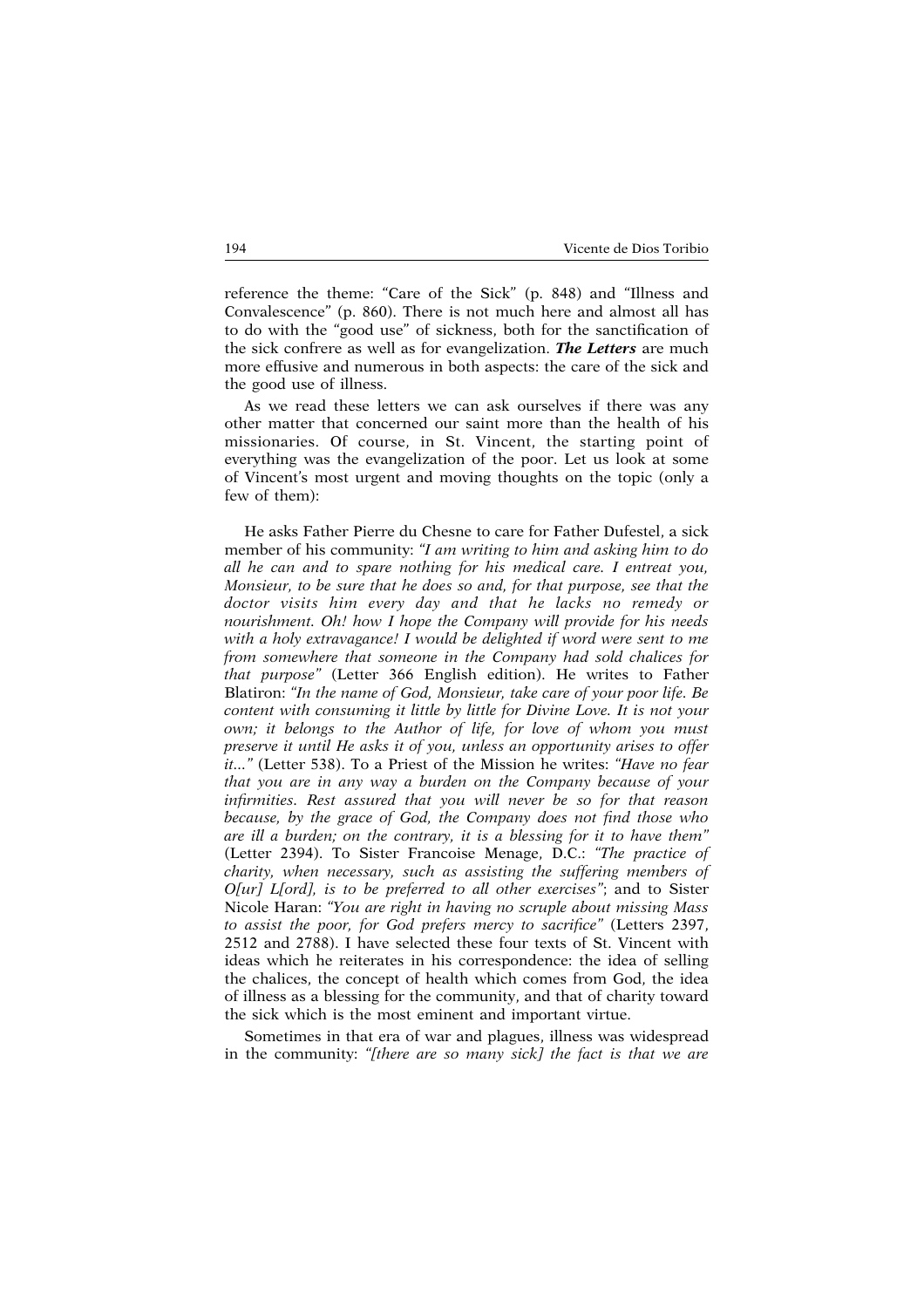*at the end of our tether"* (Letter 1565). And here he goes into details: *"We still have more than twenty sick and convalescent men here. These illnesses bring people to death's door, and recovery is very slow and difficult. Besides that, almost all those who were working in Étampes fell sick there. We had to send three or four replacements for them and two men to have them taken to a nearby castle and look after them. In addition, we have six or seven other workers scattered here and there in that diocese, seeking out parishes without priests to prepare the sick poor in them for death or to live a good life"* (Letter 1559).

This "end of the tether" that our saint refers to, was especially true of the house in Genoa. The plague was present in many cities. Where there were missionaries, they did not hesitate to give themselves to the service of those who were affected. Or else the missionaries were willing to serve, as in Rome, where there was only a slight outbreak of the plague (Letters 2099 and 2087). Genoa was where the plague attacked with all its fury. It was said that each week four to five thousand people died. The missionaries' service to that community was generous, but it also proved fatal. Of the nine priests in the community, only two survived. St. Vincent's reaction was so admirable that even now it moves us to hear what he said in St. Lazare during a repetition of prayer: *"Oh Savior, Jesus, what a great loss and affliction! Now is when we have to resign ourselves to the will of God. Or if not, what else could we do but mourn and be sad uselessly for the loss of these persons so zealous for the glory of God? With this resignation, after having given way to some tears for the depth of feeling at this separation, let us lift ourselves up to God, praise Him and bless Him for all of these losses that have occurred because His most holy will has so disposed it. But, fathers and brothers, can we say that we have lost those whom God has taken to Himself? No, we have not lost them. We must believe that the ashes of these good missionaries will serve as seed to produce others. Be assured that God will not withdraw from this company the graces that He has given it, but rather He will give them to those who have sufficient zeal to go and take their place"* (Spanish edition, Vol. XI-3, pp. 304-305, in the note). His letters to Jean Martin, and Blatiron, or to Father Almerás, or to the missionaries in Poland are especially expressive of his concern for the sick.

And since we are dealing with the sick poor, we must above all look to the Rules of the Confraternity of Charity of the women of Chatillon-les-Dombes (November of 1617, Spanish edition, Vol. X, p. 578).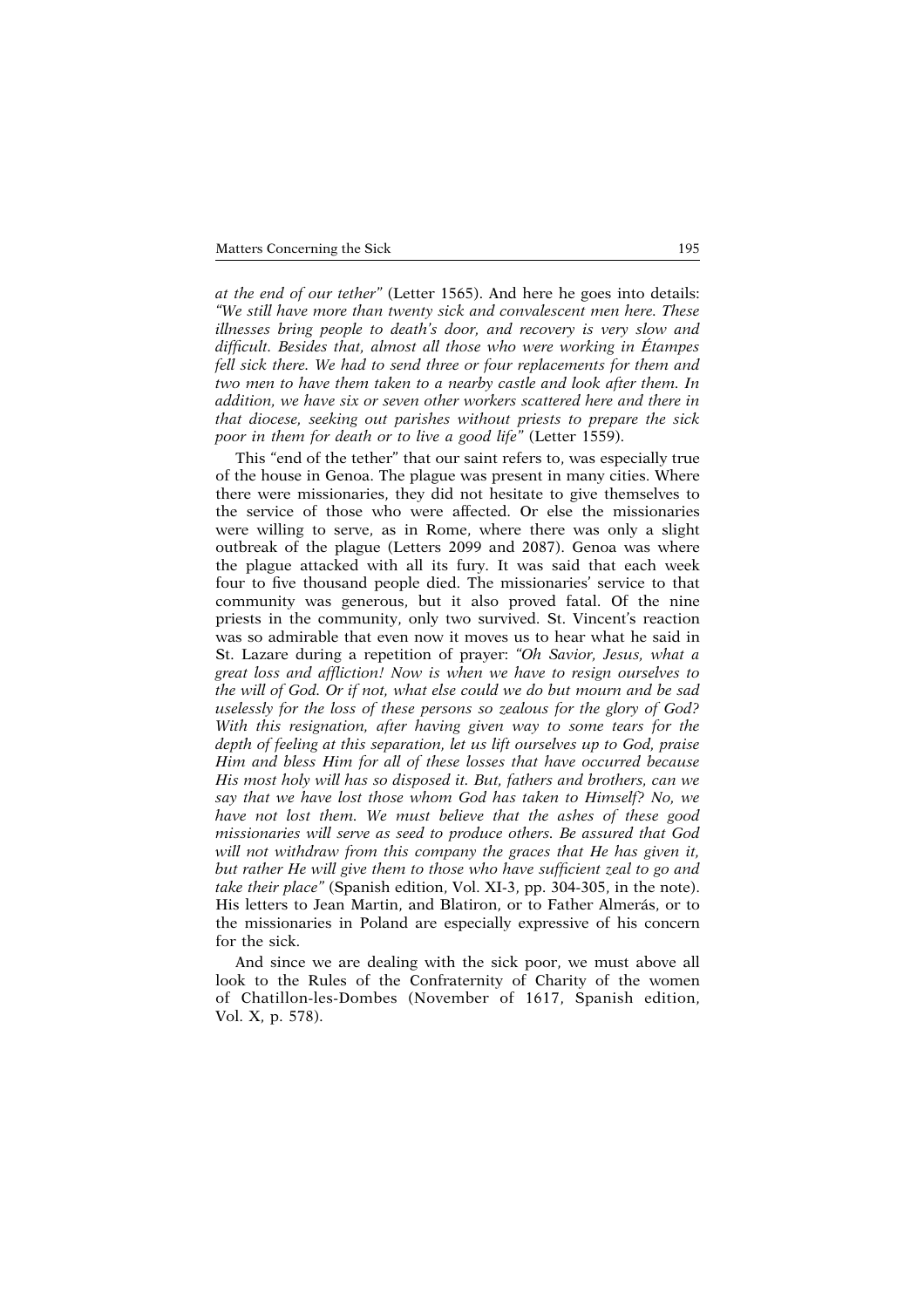## **II**

**Illness as "a pulpit".** This comparison is made by St. Vincent himself in the Common Rules (VI, 3) and, although the pulpits in use in Vincent's day survive only as relics of past times, the sense of the pulpit has survived in this case with all its meaning. The Common Rules say that the sick:

- are not there only "to be cured";
- but rather to "preach, at least with their example, as if in a pulpit, the Christian virtues... to grow in virtue";
- and "to be, to those who assist them and visit them, like the sweet aroma of Christ...."

The expression is rather short, but it tells the sick that they have a spiritual task with regard to themselves as well as the task of edifying others.

Let us look at the only *Conference* of St. Vincent that has been preserved on the theme of "the good use of illness" (June 26, 1658). It is a conference which is simple and familiar. He arrived late for it, but when he begins to speak he details his thoughts quite well:

- all that happens comes from God: death, life, health, illness, and is always for our good and our salvation;
- I repeat once again that the sick are a blessing for the house and for the Company, which is certain by the fact that our Lord Jesus Christ willed this state of affliction, and that he accepted it for Himself...;
- and here St. Vincent lashes out against those "fickle spirits" who want to change houses, go from one place to another (damsels and misses he calls them) under whatever pretext, for example, that of a better climate, at times, *"only because they have had a slight illness!..." "To take such exaggerated care of ourselves, to be crushed by the slightest pain that we have to suffer, Oh Savior, this is what we must avoid"*;
- as a contrast to this he mentions Father Pille, Father Senaux, and Brother Anthony as examples of the good use of illness, and he does it with patience and affection;
- *"we can and must use the temporal remedies that are prescribed to us to alleviate and cure our sickness; to do this is also to honor God, who has created the plants and has given to each one its virtue"*;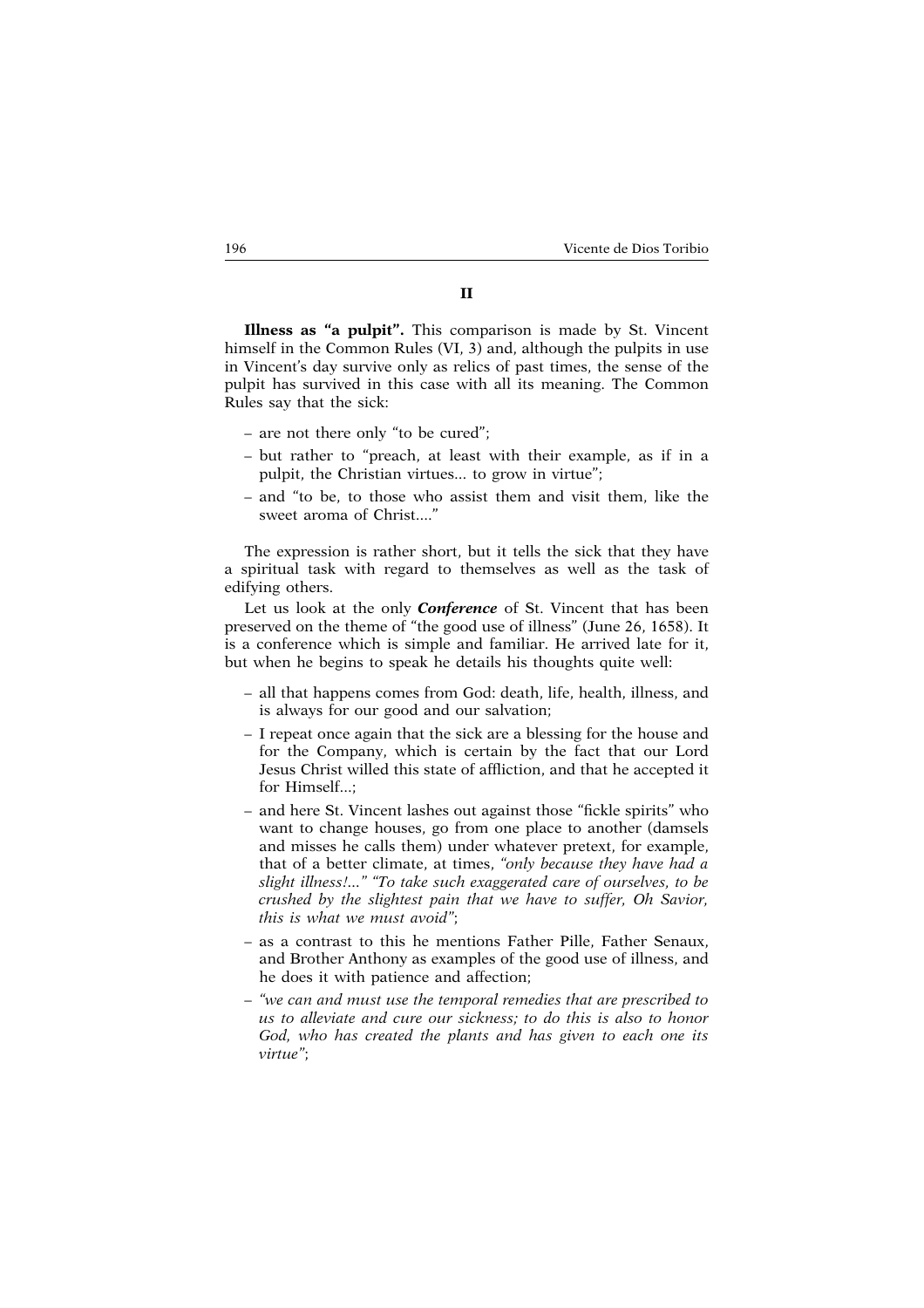– and, according to custom, the saint could not finish without asking forgiveness for the scandal that he has caused *"by the bad use of his small aches."*

The **extract** of a conference (203) revolves around the conviction that it is in illness *"where one discovers what one has and what one is; illness is the probe with which we can penetrate and measure with great surety the depths of each one's virtue...."*

The references in *the Letters* are quite plentiful. It is not difficult to find them, but it is difficult to put them in order. In the previous section we have spoken of the Christian vision of illness (sent by God, a divine state, a blessing for others). The sick person must be conscious of all this during his illness, and above all as death approaches. An example of this is St. Vincent himself: *"I fell seriously ill two or three days ago, which has made me think about death. By the grace of God, I adore His Will and acquiesce in it with all my heart"* (Letter 195). But, as on so many other occasions, the saint also desires common sense. To a person who thought too much about death, he says that *"the thought of death is good and our Lord has counseled and recommended it; but it must be moderated and it is neither necessary nor convenient that that person have it always in his spirit; it is enough to think about it two or three times a day, but without spending much time on it, and if he feels upset and worried, then he should not even think of it, but rather should go about his business in peace"* (Spanish edition, Vol. VIII, Letter 3282. Mission et Charite, Letter 143). He writes that Father John de la Salle *"had always feared death, but as he saw from the start that he was contemplating it with delight, he told me that he was going to die with pleasure because, he said, he had heard me say that at the end God takes away the fear of death from those who have feared it during their life and who have practiced charity towards the poor"* (Letter 405). In another letter he writes to St. Louise: *"I am also very worried about your sick Sisters and earnestly ask God to sanctify and glorify them. Moreover, the death of so many martyrs was the seed of Christianity; I hope it will be the same with regard to your Sisters. God has instituted and guided this Little Company; let us allow Him to act and let us adore His divine and loving guidance"* (Letter 1405). The second biographer of the saint (PIERRE COLLET, *La Vie de Saint Vincent de Paul*, 1748, II, p. 173 [169]) tells us that St. Vincent, speaking about a priest, once told two clerics that *"he had always had a great fear of death, but, as he saw it approach, without any fear, and even with joy, he told me that he was sure that he was going to die because he had heard me say that God takes away the fear of death in their last hour,*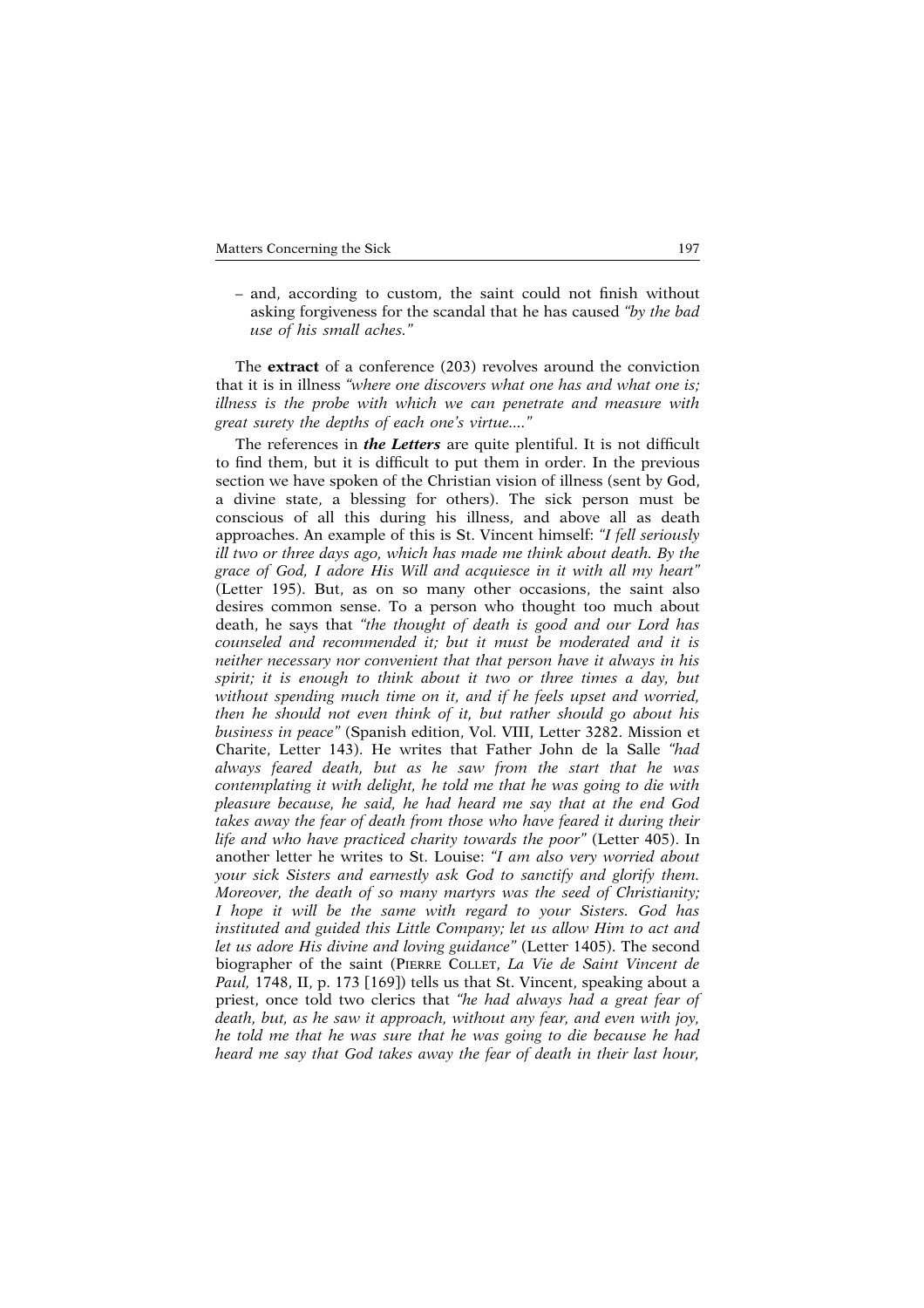*for those who have loved and served the poor and who in life were tormented by the thought of death".* Surely the saint was thinking of Father John de la Salle.

## **III**

There are many Vincentian accents on the topic of illness that we have not considered. An idea that St. Vincent developed several times rather extensively was this: *"... When one has experienced in oneself weaknesses and tribulations, one is more sensitive to those of others. Those who have suffered the loss of their possessions, their health and their honor, are much better disposed to console people who are experiencing the same afflictions and pains, than those who have no knowledge of what this is.... You know now that our Lord desired to experience in Himself all manner of suffering..."* (Spanish edition, Vol. XI-4, pp. 716-717). This gives us reason to think that he and St. Louise, both chronically ill, were especially gifted with sensitivity to console the sick.

But, let us first enter a little into the world of the poor who were assisted by them as well as by their disciples. We know, for example, how they dedicated the missionaries and the Daughters of Charity to the help of the poor who were victims of war in Lorraine, in Champagne and in Picardy, as well as in Paris: *"With the help of Our Lord, we have undertaken the assistance of the poor people in Lorraine and have sent Messieurs Bécu and Rondet, and Brothers Guillard, Aulent, Baptiste, and Bourdet there, two to each town: Toul, Metz, Verdun, and Nancy. I hope to provide them with two thousand livres a month"* (Letter 376). Later on Vincent enumerates the good works that are being done in Paris: *"(1) the daily distribution of soup to nearly fifteen thousand poor persons, both the bashful poor and the refugees; (2) about eight hundred refugee girls have been placed in private houses, where they are taken care of and instructed. You can imagine how much harm would have been done if they had been left wandering around. We have a hundred of them in one house in the Faubourg Saint-Denis; (3) we are going to rescue from the same danger the nuns from the country, whom the armies have thrown into Paris.... Lastly, people are sending here to us poor pastors, curates, and other priests from rural areas who have left their parishes to flee to this city.... The poor Daughters of Charity are more involved than we in the corporal assistance of the poor"* (Letters 1511 and 1512).

To conclude let us fix our gaze on the two founders, Vincent and Louise, who lived to contemplate the poor, especially the sick. If, as the saint says, experiencing illness sensitizes one to be able to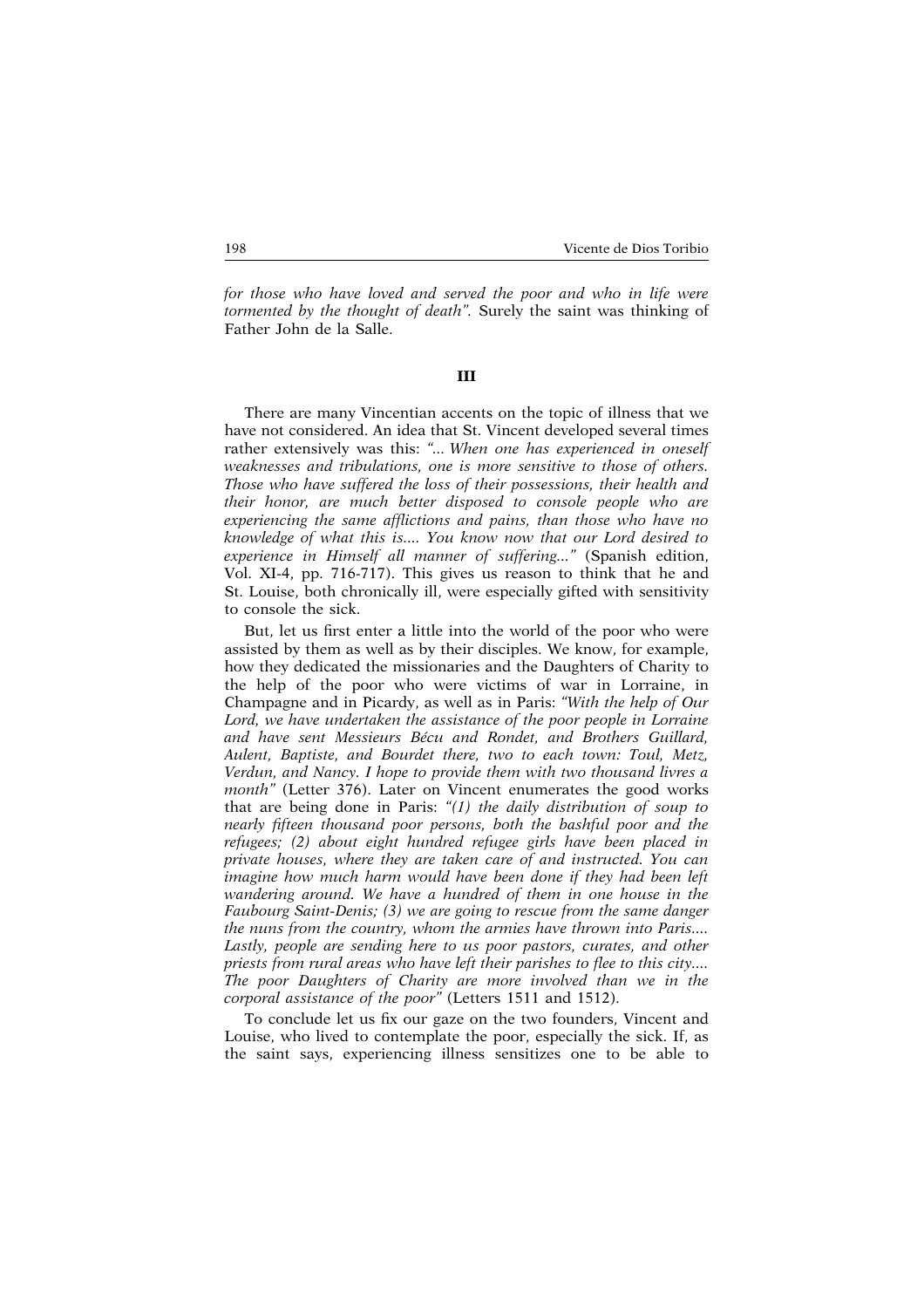connect with the sick, then they, who were quite sick themselves, were certainly able to connect with them. Of course it is clear that this was not the only motive, nor even the primary one. The principal motive was the identification of Christ with the poor, of which they never lost sight, the reality of the Mystical Body of Christ. And so Louise asks Vincent's forgiveness: *"Please pardon the liberty I have taken, Most Honored Father, in sending you this Jesus crowned with thorns. The very thought that you were suffering so much gave me the idea that nothing could be of greater comfort to you than this example"* (Letter 3060). We all know to some degree how both saints were adorned with the sufferings of illness, and so we will continue by being brief.

With regard to St. Vincent, there was a marked contrast between his robust constitution and his countless physical problems. Beginning with the arrow wound he received at twenty-five (Letter 1), and continuing with fevers of all types, and falling off horses or from the carriage which he called his "shame", swollen and ulcerated legs, kidney stones and urinary retention, purges and blood-letting, the use of a walking stick and crutches, he eventually became a shut-in in his room where to move about he had to use a rope tied to a beam: *"My legs are getting worse every day and refuse to support me any longer"* (Letter 3154). *"As for myself, I am quite well, except for my legs, which no longer allow me to say Holy Mass and oblige me to remain seated all day long"* (Letter 3091).

With regard to St. Louise, St. Vincent himself gives us details in his letter to Father Blatiron: *"[I] think that in this you are almost like Mademoiselle Le Gras, whom I consider as dead, according to nature, for ten years now. To see her, one would say she has just stepped out of the tomb because her body is so frail and her face so pale. However, God knows the strength of spirit she possesses"* (Letter 1002).

Both saints possessed an abundance of strength of spirit. And so it was that both gave up their souls to the Lord in 1660, Louise six months before Vincent. In care of the sick, one of the most obvious activities is seeking the proper remedies. And in this regard, the mutual concern of Louise and Vincent still moves us, although, centuries later, it also makes us smile. They offered their prescriptions and remedies to all, but especially to each other. Their correspondence reads like a prescription manual, that above all, shows that they were up to date. The remedies that Louise proposes to Vincent are more numerous than those which he offers to her, and she explains them like an expert nurse. Here is one example: *"I think the pain in your leg will subside when you have been purged. Let me tell you about a method I was taught, which produces no upset. Take some*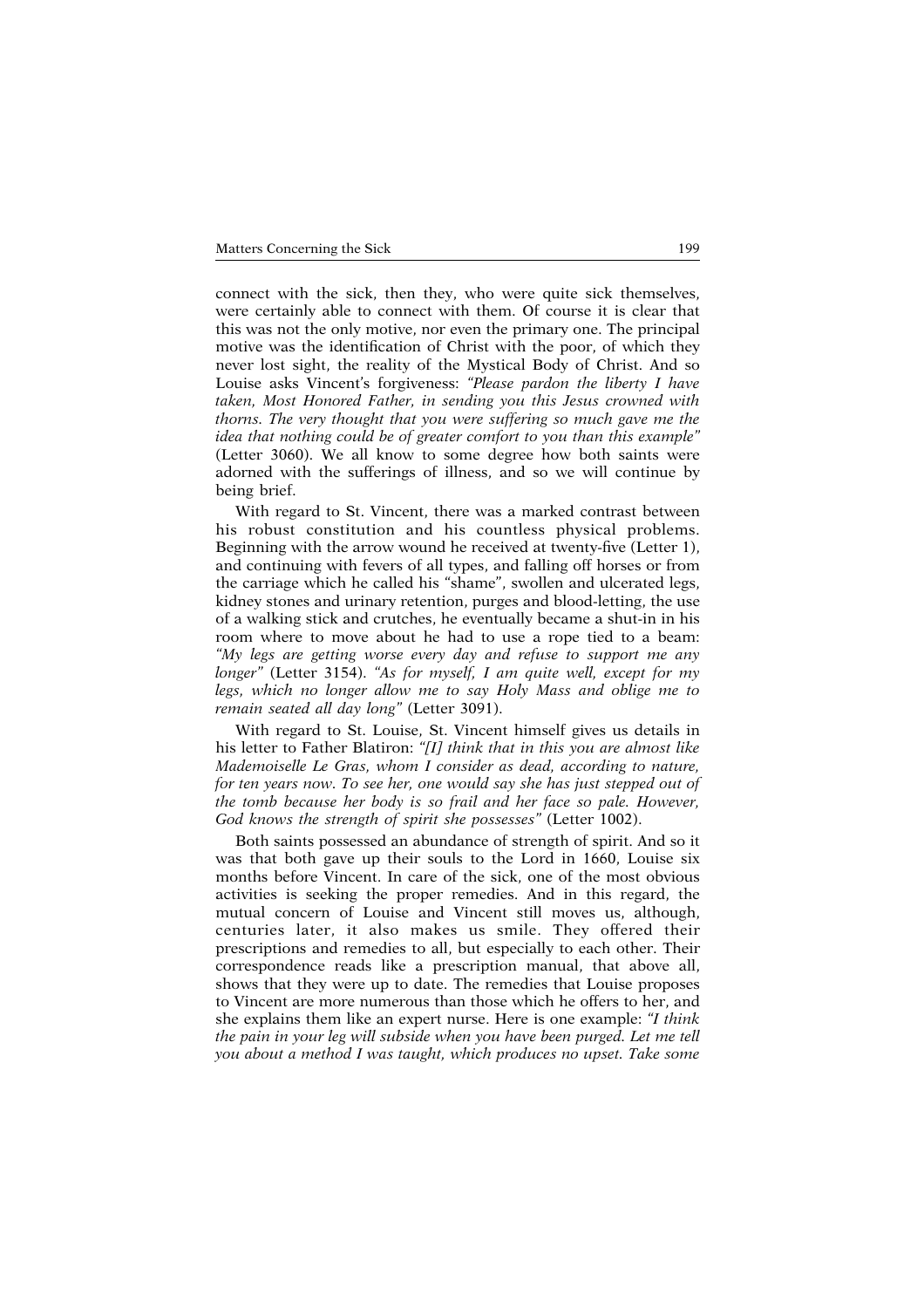*senna, the weight of an écu, infused for about an hour in a pint of ordinary bouillon, the first from the pot, drawn when it is at a full boil. Drink it at the beginning of the meal, or eat some soup after taking this small dose, good and hot, by itself. Repeated for two or three days, this will have the same effect as a strong purgative but will not leave you feeling washed out. If you find it does you some good, continuing it once or twice a week will bring some relief to those poor legs of yours. I almost forgot to mention that this does not interfere with taking bouillon in the morning or having dinner at the first table"* (Letter 2754).

Vincent answers her in the next letter and tells her of the results of taking her remedy (Letter 2755). He writes Louise about another of her prescriptions: *"My little cold is better, thank God, and I am taking good care of myself. I do not leave my room, I take extra rest every morning, I eat whatever is given me, and every night I have taken a kind of julep that Brother Alexandre gives me. As for my cold, it is only half as bad as what I was suffering and is gradually disappearing, so there is no need to think about the tea. If, by chance, my slight illness should get worse, I would use it. I ask Mademoiselle in her charity to be at peace in this regard, and I thank her for this"* (Letter 2173). Vincent also liked to offer remedies like the one he recommended to Monsieur de Comet in his first letter: the means of curing kidney stones that his owner, the Spagirite physician, had given to him, and with which Vincent *"saw him work miracles everyday."* Vincent prefers easy homemade remedies. Nonetheless in 1648, he refused to have a young pigeon killed so that its hot blood might be applied to one of his eyes in order to heal it. That does not mean that St. Vincent was a vegetarian, for he ordered Brother Aubin, the cook in Turin, to: *"Continue to prepare chicken broth to nourish and sustain him [Father Martin] in his exhaustion"* (Letter 2912). Likewise he asked the Duchess of Aiguillon for *"a deer's foot, which has the power to cure epilepsy"* (cf. DODIN, *op. cit.,* p. 49).

Many prescriptions, and many of the remedies, make us smile. We are far removed from that world, but we are also overwhelmed with abusive commercials for medicines in all the mass media. We see that man, knowing that he cannot escape death, does all in his power to postpone it. He also tries, thanks be to God, to instill both life and death with meaning and, God willing, with faith. Here is where Chapter VI of the Common Rules remains valid. It begins with Christ, who heals and is incarnated in the sick; and so we must look at them as we would look at Christ himself. It calls for the Congregation to take special care in visiting and assisting the sick, both corporally and spiritually, those in the house as well as others,